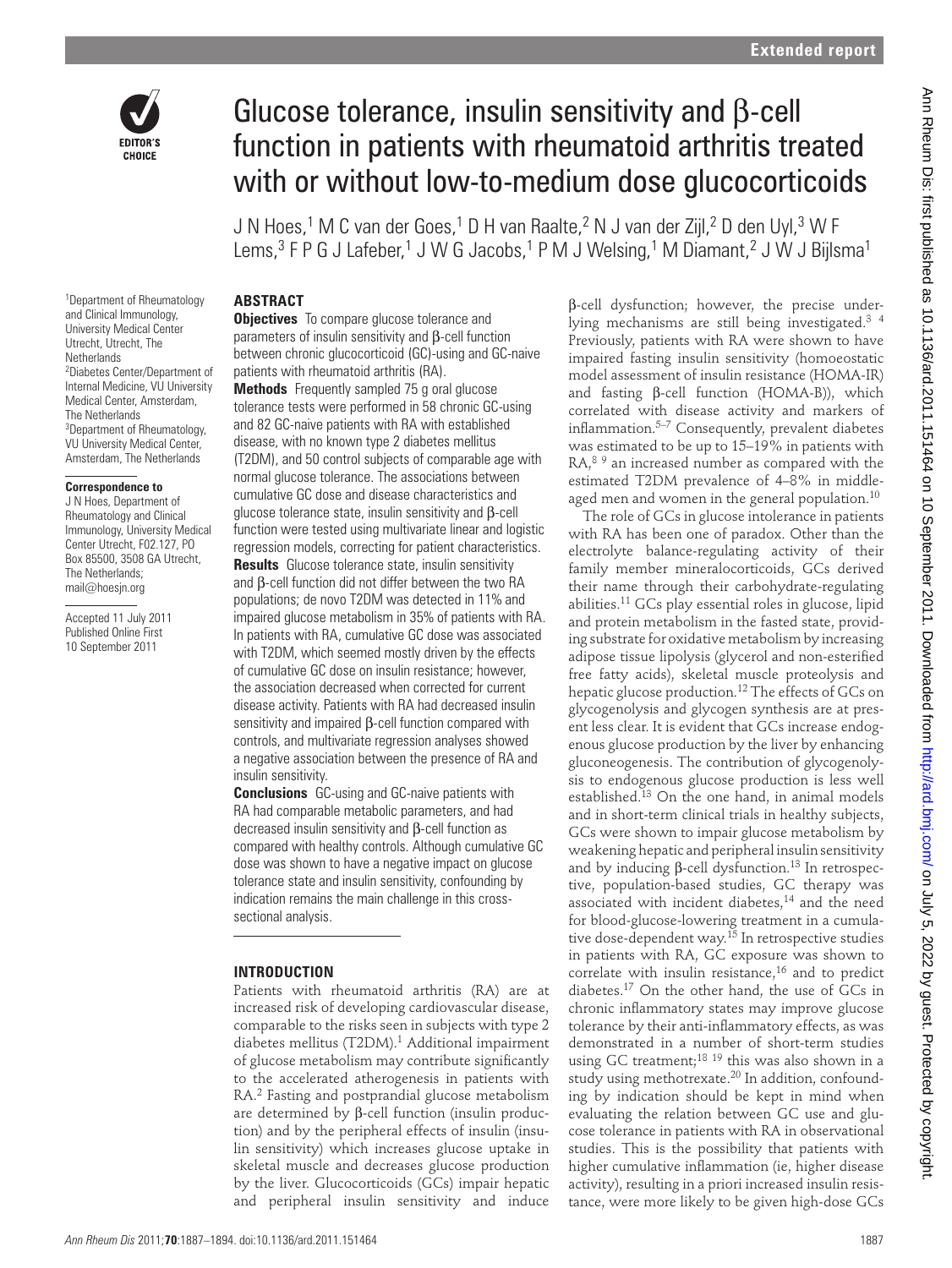than those with less inflammation (disease) activity. Thus, the impact of GC treatment on glucose metabolism in patients with RA requires further clarification.

Previous studies that have examined the effects of GCs on glucose tolerance, insulin sensitivity and β-cell function in patients with RA included a small number of patients, 18 or relied solely on fasting parameters, that is, HOMA-IR and HOMA-B.<sup>16</sup> As mentioned above, as insulin sensitivity and insulin secretion are inter-related, the use of the HOMA formulas, both of which use the same fasting variables—that is, fasting plasma insulin and glucose, may not be appropriate to discern changes in insulin sensitivity from changes in insulin secretion.<sup>21</sup> For instance, if two subjects have the same fasting glucose level, but, one person achieves this with higher fasting insulin levels, this person is more insulin resistant (thus has lower insulin sensitivity), which is expressed by a higher HOMA-IR score. Similarly, from fasting glucose and insulin levels, a HOMA-B score is calculated which gives an impression of β-cell function. Although these modelderived indices are well validated, they provide no information about the stimulated, postload state.<sup>21</sup> From dynamic tests, such as the frequently sampled oral glucose tolerance test (OGTT), indices of postload insulin sensitivity and glucose-stimulated β-cell function may be calculated, in order to provide more detailed information on glucose metabolism. 22 No.13 and the material control of the state of the state of the state of the state of the state of the state of the state of the state of the state of the state of the state of the state of the state of the state of the st

Therefore, in this study, we compared glucose tolerance and (fasting and dynamic) parameters of insulin sensitivity and β-cell function from frequently sampled OGTTs in a large group of chronic GC-using patients with RA versus GC-naive patients with RA. Furthermore, we included a control group of comparable age to create a perspective of our OGTT findings in patients with RA, and to assess the association of RA itself with measures of insulin sensitivity and β-cell function in subjects with normal glucose tolerance. Finally, we assessed the association between cumulative GC dose and disease characteristics with these metabolic parameters.

# **METHODS**

# **Population**

Patients with RA with established disease—that is, defined as having a disease duration of >2 years, were recruited in four rheumatology clinics in the region of Utrecht, The Netherlands. Patients were either current and chronic GC users (RA+GC), which indicated GC treatment for at least 3 months, or they were GC usage naïve (RA-GC). Known T2DM (defined as receiving treatment) was an exclusion criterion. We included a control group (controls) with normal glucose tolerance and without first-degree relatives with T2DM, consisting of individuals who had undergone an OGTT for screening purposes for other studies at the Diabetes Centre of the VU University Medical Centre in Amsterdam. Accordingly, this group consisted of relatively overweight predominantly male individuals. We did not match the control population to the RA population, since our main focus was on studying the effects of GCs in patients with RA (particularly compared with GC-naive patients with RA). The healthy control group in our study served to show the perspective of the values in the patients with RA. An independent ethics committee approved the study and all subjects provided written informed consent before participation; the protocol was according to the 'Declaration of Helsinki'.

#### **Protocol**

Participants visited the clinic after an overnight fast of a minimum of 10 h. A physical examination, including recording

of height, weight and waist circumference was performed and fasting blood tests were carried out in all patients. In the patients with RA, in addition, the Disease Activity Score (DAS28 and DAS28-C-reactive protein)<sup>23</sup> <sup>24</sup> was calculated; history of disease-modifying antirheumatic drug (DMARD) taking, laboratory measurement of anti-citrullinated protein antibodies (ACPA) and x-ray examinations of hands and feet (to detect erosive damage) were also performed. Finally, all participants underwent a 2 h 75 g OGTT. Blood samples for determination of glucose, insulin and C-peptide were collected at times 0, 10, 20, 30, 60, 90 and 120 min, starting immediately after the ingestion of the 75 g glucose solution. Since insulin clearance may vary considerably between subjects, 25 plasma C-peptide levels may provide additional information on β-cell function.

#### **Analytical determinations**

Plasma glucose was measured using a chemical technique on a DXC-800 analyser (Beckman Coulter, Los Angeles, California, USA). Plasma insulin was measured using an immunometric technique on an IMMULITE 1000 Analyzer (Siemens Medical Solutions Diagnostics, Los Angeles, California, USA). Plasma C-peptide was measured using an electrochemiluminescence immunoassay on the Modular E170 (Roche Diagnostics GmbH, Mannheim, Germany).

#### **Data analysis**

Normal glucose tolerance was defined as fasting plasma glucose (FPG) <6.1 mmol/l and a 2 h glucose value <7.8 mmol/l; impaired glucose metabolism (IGM) as FPG between 6.1 and 7.1 mmol/l or a 2 h glucose value between 7.8 and 11.1 mmol/l; T2DM as FPG >7.1 mmol/l or a 2 h glucose value >11.1 mmol/l. Areas under the 2 h glucose ( $AUC_{gluc}$ ), insulin ( $AUC_{ins}$ ) and C-peptide ( $AUC_{\text{c-pep}}$ ) curves were determined using the trapezoidal rule. Insulin sensitivity in the fasted state was computed by HOMA-IR.<sup>26</sup> Estimated metabolic clearance rate (MCR<sub>est</sub>/ Stumvoll Index) and oral glucose insulin sensitivity (OGIS) were used to estimate postload insulin sensitivity. $27$  Various measures of β-cell function were calculated: HOMA-B was derived from fasting measures.<sup>26</sup> Dynamic measures of β-cell function were derived from OGTT data and included: AUCc-pep/AUCgluc ratio over the 2 h period and the Insulinogenic Index (IGI): (insulint=30−insulint=0)/(gluct=30−gluct=0), as measures of early insulin secretion.<sup>28</sup> The oral Disposition Index (DI) was calculated by multiplying IGI and OGIS, to adjust insulin secretion for insulin sensitivity. Insulin clearance was calculated by dividing AUCc-pep and AUCins. 25

#### **Statistical analysis**

#### Comparison of parameters of glucose tolerance state, insulin sensitivity and β-cell function of  $RA \pm GC$  groups and controls

Data were presented as mean values±SD and as median (IQR) for non-normal distribution. Intergroup differences in continuous outcomes were tested by analysis of variance, and with the Kruskal– Wallis tests in cases of non-normal distribution. Differences between groups in dichotomous outcomes were tested with the  $\chi^2$  test. Post hoc Bonferroni correction was applied to multiple testing by multiplying the p value by 2 (3 groups minus 1).

# Associations between patient and disease characteristics and parameters of glucose tolerance state, insulin sensitivity and β-cell function

Associations between known determinants of insulin sensitivity and β-cell function (age, waist circumference, body mass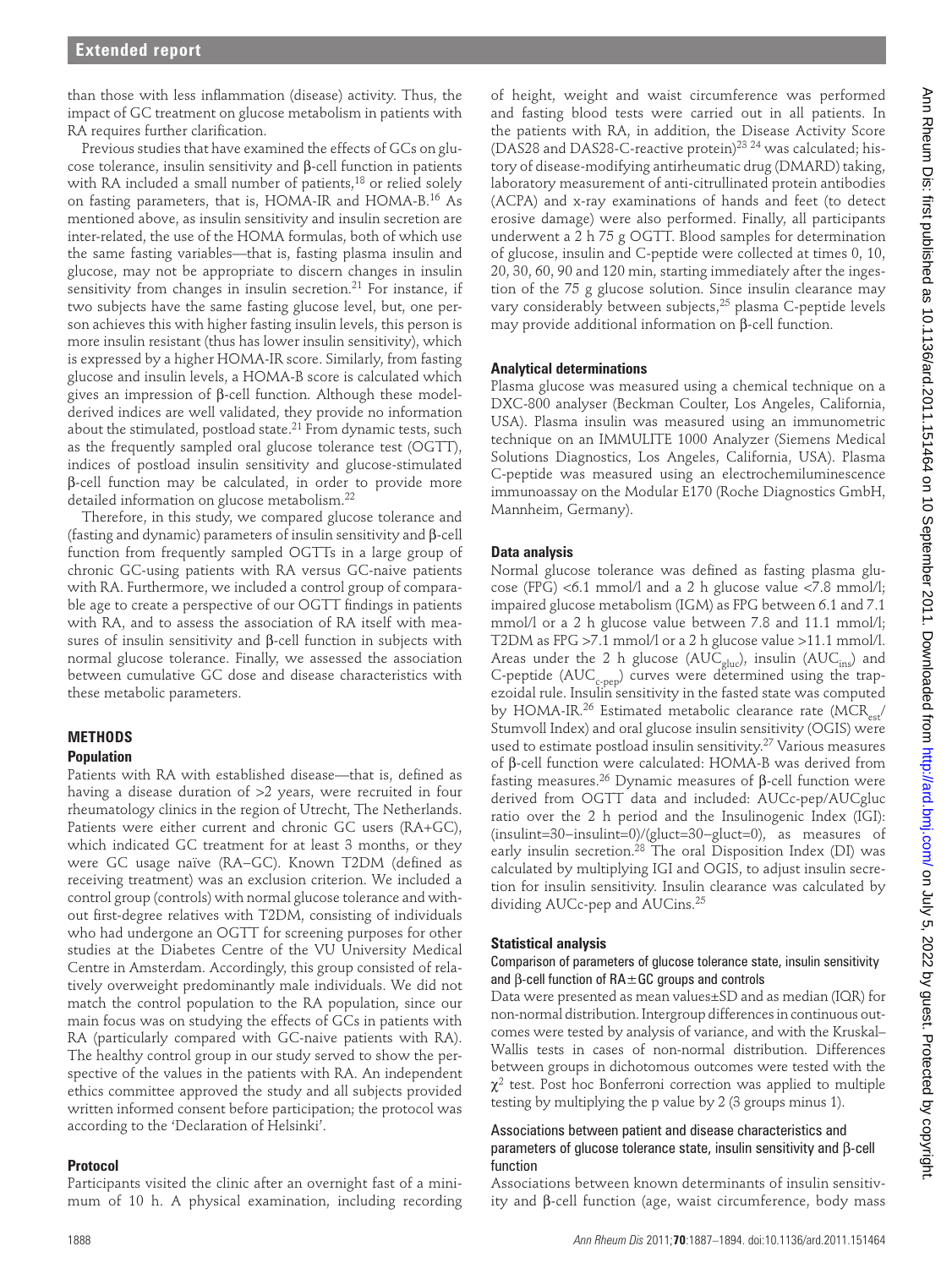| <b>Baseline characteristics</b><br>Table 1 |  |
|--------------------------------------------|--|
|--------------------------------------------|--|

|                                                                                                                                                                                                                                                                                                                                                                                                                                                                                                                                                                                                                                                                                                                                                                                                                                                                                                                                                                                                                                                                                                                                                                                                                                                                                                                                                                                                                                                                                                                                                                                                                                                                                                                                                                                                                                                                                                                                              |                                |                     |                              | p Value controls*                             |                                                                                                                                                                                                                                                                                                                        |
|----------------------------------------------------------------------------------------------------------------------------------------------------------------------------------------------------------------------------------------------------------------------------------------------------------------------------------------------------------------------------------------------------------------------------------------------------------------------------------------------------------------------------------------------------------------------------------------------------------------------------------------------------------------------------------------------------------------------------------------------------------------------------------------------------------------------------------------------------------------------------------------------------------------------------------------------------------------------------------------------------------------------------------------------------------------------------------------------------------------------------------------------------------------------------------------------------------------------------------------------------------------------------------------------------------------------------------------------------------------------------------------------------------------------------------------------------------------------------------------------------------------------------------------------------------------------------------------------------------------------------------------------------------------------------------------------------------------------------------------------------------------------------------------------------------------------------------------------------------------------------------------------------------------------------------------------|--------------------------------|---------------------|------------------------------|-----------------------------------------------|------------------------------------------------------------------------------------------------------------------------------------------------------------------------------------------------------------------------------------------------------------------------------------------------------------------------|
|                                                                                                                                                                                                                                                                                                                                                                                                                                                                                                                                                                                                                                                                                                                                                                                                                                                                                                                                                                                                                                                                                                                                                                                                                                                                                                                                                                                                                                                                                                                                                                                                                                                                                                                                                                                                                                                                                                                                              | <b>Controls</b>                | RA-GCs              | $RA+GCs$                     | Vs RA-GCs                                     | $Vs RA+GCs$                                                                                                                                                                                                                                                                                                            |
| N                                                                                                                                                                                                                                                                                                                                                                                                                                                                                                                                                                                                                                                                                                                                                                                                                                                                                                                                                                                                                                                                                                                                                                                                                                                                                                                                                                                                                                                                                                                                                                                                                                                                                                                                                                                                                                                                                                                                            | 50                             | 82                  | 58                           | $\overline{\phantom{m}}$                      |                                                                                                                                                                                                                                                                                                                        |
| Age (years)                                                                                                                                                                                                                                                                                                                                                                                                                                                                                                                                                                                                                                                                                                                                                                                                                                                                                                                                                                                                                                                                                                                                                                                                                                                                                                                                                                                                                                                                                                                                                                                                                                                                                                                                                                                                                                                                                                                                  | $56\pm8$                       | $57 + 12$           | $59\pm12$                    | 1.0                                           | 0.4                                                                                                                                                                                                                                                                                                                    |
| Female (%)                                                                                                                                                                                                                                                                                                                                                                                                                                                                                                                                                                                                                                                                                                                                                                                                                                                                                                                                                                                                                                                                                                                                                                                                                                                                                                                                                                                                                                                                                                                                                                                                                                                                                                                                                                                                                                                                                                                                   | 38                             | 71                  | 71                           | < 0.001                                       | < 0.001                                                                                                                                                                                                                                                                                                                |
| BMI ( $kg/m2$ )                                                                                                                                                                                                                                                                                                                                                                                                                                                                                                                                                                                                                                                                                                                                                                                                                                                                                                                                                                                                                                                                                                                                                                                                                                                                                                                                                                                                                                                                                                                                                                                                                                                                                                                                                                                                                                                                                                                              | $29 + 4$                       | $25 + 4$            | $26 \pm 6$                   | < 0.001                                       | 0.008                                                                                                                                                                                                                                                                                                                  |
| Waist circumference male (cm)                                                                                                                                                                                                                                                                                                                                                                                                                                                                                                                                                                                                                                                                                                                                                                                                                                                                                                                                                                                                                                                                                                                                                                                                                                                                                                                                                                                                                                                                                                                                                                                                                                                                                                                                                                                                                                                                                                                | $104 \pm 10$                   | $95 + 8$            | $94 + 10$                    | 0.002                                         | 0.005                                                                                                                                                                                                                                                                                                                  |
| Waist circumference female (cm)                                                                                                                                                                                                                                                                                                                                                                                                                                                                                                                                                                                                                                                                                                                                                                                                                                                                                                                                                                                                                                                                                                                                                                                                                                                                                                                                                                                                                                                                                                                                                                                                                                                                                                                                                                                                                                                                                                              | $100 \pm 12$                   | $82 + 11$           | $91 \pm 16$                  | < 0.001                                       | 0.03                                                                                                                                                                                                                                                                                                                   |
| Increased waist† (%)                                                                                                                                                                                                                                                                                                                                                                                                                                                                                                                                                                                                                                                                                                                                                                                                                                                                                                                                                                                                                                                                                                                                                                                                                                                                                                                                                                                                                                                                                                                                                                                                                                                                                                                                                                                                                                                                                                                         | 62                             | 24                  | 35                           | < 0.001                                       | 0.003                                                                                                                                                                                                                                                                                                                  |
| SBP (mm Hq)                                                                                                                                                                                                                                                                                                                                                                                                                                                                                                                                                                                                                                                                                                                                                                                                                                                                                                                                                                                                                                                                                                                                                                                                                                                                                                                                                                                                                                                                                                                                                                                                                                                                                                                                                                                                                                                                                                                                  | $125 \pm 10$                   | $124 \pm 18$        | $125 \pm 17$                 | 1.0                                           | 1.0                                                                                                                                                                                                                                                                                                                    |
| DBP (mm Hg)                                                                                                                                                                                                                                                                                                                                                                                                                                                                                                                                                                                                                                                                                                                                                                                                                                                                                                                                                                                                                                                                                                                                                                                                                                                                                                                                                                                                                                                                                                                                                                                                                                                                                                                                                                                                                                                                                                                                  | $80 + 7$                       | $73 + 10$           | $73 + 10$                    | 0.001                                         | 0.002                                                                                                                                                                                                                                                                                                                  |
| Hypertensiont (%)                                                                                                                                                                                                                                                                                                                                                                                                                                                                                                                                                                                                                                                                                                                                                                                                                                                                                                                                                                                                                                                                                                                                                                                                                                                                                                                                                                                                                                                                                                                                                                                                                                                                                                                                                                                                                                                                                                                            | 10                             | 23                  | 26                           | 0.6                                           | 0.3                                                                                                                                                                                                                                                                                                                    |
| Antihypertensive drugs (%)                                                                                                                                                                                                                                                                                                                                                                                                                                                                                                                                                                                                                                                                                                                                                                                                                                                                                                                                                                                                                                                                                                                                                                                                                                                                                                                                                                                                                                                                                                                                                                                                                                                                                                                                                                                                                                                                                                                   | $\overline{\phantom{0}}$       | 24<br>$5.5 \pm 0.7$ | 29                           | $\overline{\phantom{0}}$<br>0.6               | $\overline{\phantom{0}}$                                                                                                                                                                                                                                                                                               |
| FPG (mmol/l)<br>Triglycerides (mmol/l)                                                                                                                                                                                                                                                                                                                                                                                                                                                                                                                                                                                                                                                                                                                                                                                                                                                                                                                                                                                                                                                                                                                                                                                                                                                                                                                                                                                                                                                                                                                                                                                                                                                                                                                                                                                                                                                                                                       | $5.4 \pm 0.5$<br>$1.2 \pm 0.4$ | $1.0 + 0.5$         | $5.3 \pm 0.7$<br>$1.2 + 0.7$ | 0.2                                           | 1.0<br>1.0                                                                                                                                                                                                                                                                                                             |
| LDL (mmol/l)                                                                                                                                                                                                                                                                                                                                                                                                                                                                                                                                                                                                                                                                                                                                                                                                                                                                                                                                                                                                                                                                                                                                                                                                                                                                                                                                                                                                                                                                                                                                                                                                                                                                                                                                                                                                                                                                                                                                 | $3.3 \pm 0.9$                  | $3.4 \pm 0.9$       | $3.4 \pm 1$                  | 1.0                                           | 1.0                                                                                                                                                                                                                                                                                                                    |
| HDL male (mmol/l)                                                                                                                                                                                                                                                                                                                                                                                                                                                                                                                                                                                                                                                                                                                                                                                                                                                                                                                                                                                                                                                                                                                                                                                                                                                                                                                                                                                                                                                                                                                                                                                                                                                                                                                                                                                                                                                                                                                            | $1.4 \pm 0.3$                  | $1.1 \pm 0.3$       | $1.4 \pm 0.4$                | 0.02                                          | 1.0                                                                                                                                                                                                                                                                                                                    |
| HDL female (mmol/l)                                                                                                                                                                                                                                                                                                                                                                                                                                                                                                                                                                                                                                                                                                                                                                                                                                                                                                                                                                                                                                                                                                                                                                                                                                                                                                                                                                                                                                                                                                                                                                                                                                                                                                                                                                                                                                                                                                                          | $1.6 + 0.5$                    | $1.5 + 0.4$         | $1.6 + 0.4$                  | 0.4                                           | 1.0                                                                                                                                                                                                                                                                                                                    |
| Total cholesterol (mmol/l)                                                                                                                                                                                                                                                                                                                                                                                                                                                                                                                                                                                                                                                                                                                                                                                                                                                                                                                                                                                                                                                                                                                                                                                                                                                                                                                                                                                                                                                                                                                                                                                                                                                                                                                                                                                                                                                                                                                   | $5.3 \pm 0.9$                  | $5.2 \pm 1.0$       | $5.4 \pm 1.2$                | 1.0                                           | 1.0                                                                                                                                                                                                                                                                                                                    |
| Dyslipidaemia‡ (%)                                                                                                                                                                                                                                                                                                                                                                                                                                                                                                                                                                                                                                                                                                                                                                                                                                                                                                                                                                                                                                                                                                                                                                                                                                                                                                                                                                                                                                                                                                                                                                                                                                                                                                                                                                                                                                                                                                                           | 50                             | 82                  | 62                           | < 0.001                                       | 0.3                                                                                                                                                                                                                                                                                                                    |
| Hypercholesterolaemia‡ (%)                                                                                                                                                                                                                                                                                                                                                                                                                                                                                                                                                                                                                                                                                                                                                                                                                                                                                                                                                                                                                                                                                                                                                                                                                                                                                                                                                                                                                                                                                                                                                                                                                                                                                                                                                                                                                                                                                                                   | 78                             | 76                  | 76                           | 0.6                                           | 0.7                                                                                                                                                                                                                                                                                                                    |
| Statin use (%)                                                                                                                                                                                                                                                                                                                                                                                                                                                                                                                                                                                                                                                                                                                                                                                                                                                                                                                                                                                                                                                                                                                                                                                                                                                                                                                                                                                                                                                                                                                                                                                                                                                                                                                                                                                                                                                                                                                               | L.                             | 12                  | $\overline{7}$               | $\equiv$                                      |                                                                                                                                                                                                                                                                                                                        |
| <b>RA-characteristics</b>                                                                                                                                                                                                                                                                                                                                                                                                                                                                                                                                                                                                                                                                                                                                                                                                                                                                                                                                                                                                                                                                                                                                                                                                                                                                                                                                                                                                                                                                                                                                                                                                                                                                                                                                                                                                                                                                                                                    |                                |                     |                              | p Value                                       |                                                                                                                                                                                                                                                                                                                        |
| Duration of RA (years)                                                                                                                                                                                                                                                                                                                                                                                                                                                                                                                                                                                                                                                                                                                                                                                                                                                                                                                                                                                                                                                                                                                                                                                                                                                                                                                                                                                                                                                                                                                                                                                                                                                                                                                                                                                                                                                                                                                       |                                | $13\pm8$            | $13 \pm 8$                   | 0.6                                           |                                                                                                                                                                                                                                                                                                                        |
| Diabetes§ (%)                                                                                                                                                                                                                                                                                                                                                                                                                                                                                                                                                                                                                                                                                                                                                                                                                                                                                                                                                                                                                                                                                                                                                                                                                                                                                                                                                                                                                                                                                                                                                                                                                                                                                                                                                                                                                                                                                                                                |                                | 9                   | 14                           | 0.3                                           |                                                                                                                                                                                                                                                                                                                        |
| IGM§ (%)                                                                                                                                                                                                                                                                                                                                                                                                                                                                                                                                                                                                                                                                                                                                                                                                                                                                                                                                                                                                                                                                                                                                                                                                                                                                                                                                                                                                                                                                                                                                                                                                                                                                                                                                                                                                                                                                                                                                     |                                | 37                  | 33                           | 0.6                                           |                                                                                                                                                                                                                                                                                                                        |
| Current DMARD use                                                                                                                                                                                                                                                                                                                                                                                                                                                                                                                                                                                                                                                                                                                                                                                                                                                                                                                                                                                                                                                                                                                                                                                                                                                                                                                                                                                                                                                                                                                                                                                                                                                                                                                                                                                                                                                                                                                            |                                |                     |                              |                                               |                                                                                                                                                                                                                                                                                                                        |
| Synthetic (%/n)                                                                                                                                                                                                                                                                                                                                                                                                                                                                                                                                                                                                                                                                                                                                                                                                                                                                                                                                                                                                                                                                                                                                                                                                                                                                                                                                                                                                                                                                                                                                                                                                                                                                                                                                                                                                                                                                                                                              |                                | 89/1.2              | 78/1.2                       | 0.07                                          |                                                                                                                                                                                                                                                                                                                        |
| Biological (%)                                                                                                                                                                                                                                                                                                                                                                                                                                                                                                                                                                                                                                                                                                                                                                                                                                                                                                                                                                                                                                                                                                                                                                                                                                                                                                                                                                                                                                                                                                                                                                                                                                                                                                                                                                                                                                                                                                                               |                                | 21                  | 55                           | < 0.001                                       |                                                                                                                                                                                                                                                                                                                        |
| Historic DMARD use                                                                                                                                                                                                                                                                                                                                                                                                                                                                                                                                                                                                                                                                                                                                                                                                                                                                                                                                                                                                                                                                                                                                                                                                                                                                                                                                                                                                                                                                                                                                                                                                                                                                                                                                                                                                                                                                                                                           |                                |                     |                              |                                               |                                                                                                                                                                                                                                                                                                                        |
| Synthetic (%/n)                                                                                                                                                                                                                                                                                                                                                                                                                                                                                                                                                                                                                                                                                                                                                                                                                                                                                                                                                                                                                                                                                                                                                                                                                                                                                                                                                                                                                                                                                                                                                                                                                                                                                                                                                                                                                                                                                                                              |                                | 71/1.9              | 71/2.8                       | 1.0                                           |                                                                                                                                                                                                                                                                                                                        |
| Biological (%/n)                                                                                                                                                                                                                                                                                                                                                                                                                                                                                                                                                                                                                                                                                                                                                                                                                                                                                                                                                                                                                                                                                                                                                                                                                                                                                                                                                                                                                                                                                                                                                                                                                                                                                                                                                                                                                                                                                                                             |                                | 7/1.3               | 24/1.9                       | 0.005                                         |                                                                                                                                                                                                                                                                                                                        |
| DAS28 (no dimension)                                                                                                                                                                                                                                                                                                                                                                                                                                                                                                                                                                                                                                                                                                                                                                                                                                                                                                                                                                                                                                                                                                                                                                                                                                                                                                                                                                                                                                                                                                                                                                                                                                                                                                                                                                                                                                                                                                                         |                                | $2.8 \pm 1.3$       | $3.5 \pm 1.2$                | 0.002                                         |                                                                                                                                                                                                                                                                                                                        |
| Tender joint count                                                                                                                                                                                                                                                                                                                                                                                                                                                                                                                                                                                                                                                                                                                                                                                                                                                                                                                                                                                                                                                                                                                                                                                                                                                                                                                                                                                                                                                                                                                                                                                                                                                                                                                                                                                                                                                                                                                           |                                | $0(0-3)$            | $2(0-5)$                     | 0.004                                         |                                                                                                                                                                                                                                                                                                                        |
| Swollen joint count                                                                                                                                                                                                                                                                                                                                                                                                                                                                                                                                                                                                                                                                                                                                                                                                                                                                                                                                                                                                                                                                                                                                                                                                                                                                                                                                                                                                                                                                                                                                                                                                                                                                                                                                                                                                                                                                                                                          |                                | $0(0-1)$            | $1(0-2)$                     | 0.09                                          |                                                                                                                                                                                                                                                                                                                        |
| General well-being (VAS 0 (good) to 100)                                                                                                                                                                                                                                                                                                                                                                                                                                                                                                                                                                                                                                                                                                                                                                                                                                                                                                                                                                                                                                                                                                                                                                                                                                                                                                                                                                                                                                                                                                                                                                                                                                                                                                                                                                                                                                                                                                     |                                | $26 + 21$           | $38 \pm 25$                  | 0.002                                         |                                                                                                                                                                                                                                                                                                                        |
| ESR (mm/h)                                                                                                                                                                                                                                                                                                                                                                                                                                                                                                                                                                                                                                                                                                                                                                                                                                                                                                                                                                                                                                                                                                                                                                                                                                                                                                                                                                                                                                                                                                                                                                                                                                                                                                                                                                                                                                                                                                                                   |                                | $11(8-21)$          | $14(9 - 28)$                 | 0.1                                           |                                                                                                                                                                                                                                                                                                                        |
| Anti-CCP positive (%)                                                                                                                                                                                                                                                                                                                                                                                                                                                                                                                                                                                                                                                                                                                                                                                                                                                                                                                                                                                                                                                                                                                                                                                                                                                                                                                                                                                                                                                                                                                                                                                                                                                                                                                                                                                                                                                                                                                        |                                | 71                  | 71                           | 0.9                                           |                                                                                                                                                                                                                                                                                                                        |
| Any erosive damage at x-ray of hands or feet (%)                                                                                                                                                                                                                                                                                                                                                                                                                                                                                                                                                                                                                                                                                                                                                                                                                                                                                                                                                                                                                                                                                                                                                                                                                                                                                                                                                                                                                                                                                                                                                                                                                                                                                                                                                                                                                                                                                             |                                | 72                  | 81                           |                                               | 0.2 (only hand erosions $p=0.06$ )                                                                                                                                                                                                                                                                                     |
| Cumulative dose GCs (g. prednisone equivalent)                                                                                                                                                                                                                                                                                                                                                                                                                                                                                                                                                                                                                                                                                                                                                                                                                                                                                                                                                                                                                                                                                                                                                                                                                                                                                                                                                                                                                                                                                                                                                                                                                                                                                                                                                                                                                                                                                               |                                | 0<br>$\mathbf 0$    | $13(7-27)$<br>$6.3(5-10)$    | $\qquad \qquad -$<br>$\overline{\phantom{0}}$ |                                                                                                                                                                                                                                                                                                                        |
| Daily dose (mg)<br>Dexamethasone pulse (% ever used pulse/mean n pulses)                                                                                                                                                                                                                                                                                                                                                                                                                                                                                                                                                                                                                                                                                                                                                                                                                                                                                                                                                                                                                                                                                                                                                                                                                                                                                                                                                                                                                                                                                                                                                                                                                                                                                                                                                                                                                                                                     |                                | 0                   | 19/2                         | $\qquad \qquad -$                             |                                                                                                                                                                                                                                                                                                                        |
| were tested by ANOVA, and with both the Kruskal-Wallis and Mann-Whitney tests in cases of non-normal distribution. Differences<br>between groups in dichotomous outcomes were tested with the $\chi^2$ test. Post hoc Bonferroni correction was applied in cases of<br>multiple testing (p value $\times$ 2).<br>*p Value controls is the intergroup difference tested by ANOVA, Mann-Whitney or $\chi^2$ test with the Bonferroni post hoc test. p Values<br>of the RA $-$ GC RA+GC difference were not depicted; the only significant/trend differences were male HDL $p=0.07$ ; dyslipidaemia<br>$p = 0.009$ .<br>t Increased waist circumference was defined as $>102$ cm in men and $>88$ cm in women. Hypertension was defined as $\geq 140$ mm Hg<br>systolic or 90 mm Hg diastolic pressure.<br>‡Dyslipidaemia was defined as triglycerides >1.7 mmol/l and/or HDL-cholesterol < 0.9 mmol/l (male) and <1 mmol/l (female).<br>Hypercholesterolaemia was defined as total cholesterol >5 mmol/l and/or LDL-cholesterol >3 mmol/l.<br>§Diabetes was defined as either FPG≥7.1, or ≥11 at 120 min of OGTT; IGM was defined as either FPG (<7.1 and >6.1), or impaired<br>glucose tolerance $\left($ < 11 and > 7.8 at 120 min of OGTT).<br>ANOVA, analysis of variance; BMI, body mass index; CCP, cyclic citrullinated peptide; DAS28, Disease Activation Score using 28<br>joints; DBP, diastolic blood pressure; DMARD, disease-modifying antirheumatic drug; ESR, erythrocyte sedimentation rate; FPG,<br>fasting plasma glucose; GC, glucocorticoid; HDL, high-density lipoprotein; IGM, impaired glucose metabolism; LDL, low-density<br>lipoprotein; OGTT, oral glucose tolerance test; RA, rheumatoid arthritis; RA+GCs, patients with rheumatoid arthritis, currently using<br>glucocorticoids; RA-GCs, patients with rheumatoid arthritis, glucocorticoid-naive; SBP, systolic blood pressure; VAS, Visual Analogue<br>Scale. |                                |                     |                              |                                               |                                                                                                                                                                                                                                                                                                                        |
| index (BMI) and insulin clearance) and gender, and, within<br>the RA populations, cumulative and daily GC dose and dis-<br>ease activity (DAS28 and its components, DMARD use, hand<br>or feet erosions on x-ray examination, ACPA) and parameters                                                                                                                                                                                                                                                                                                                                                                                                                                                                                                                                                                                                                                                                                                                                                                                                                                                                                                                                                                                                                                                                                                                                                                                                                                                                                                                                                                                                                                                                                                                                                                                                                                                                                           |                                |                     |                              |                                               | factors with IGM and T2DM were investigated with logistic<br>regression analyses. Non-normally distributed variables were<br>log transformed when used in multivariate linear regression<br>analysis. In the multivariate analyses with OGTT outcomes as<br>dependent variable, where the RA populations were compared |
| of insulin sensitivity and $\beta$ -cell function were investigated<br>with linear regression analysis; associations of the above                                                                                                                                                                                                                                                                                                                                                                                                                                                                                                                                                                                                                                                                                                                                                                                                                                                                                                                                                                                                                                                                                                                                                                                                                                                                                                                                                                                                                                                                                                                                                                                                                                                                                                                                                                                                            |                                |                     |                              |                                               | with the controls, patients with RA with previously unknown                                                                                                                                                                                                                                                            |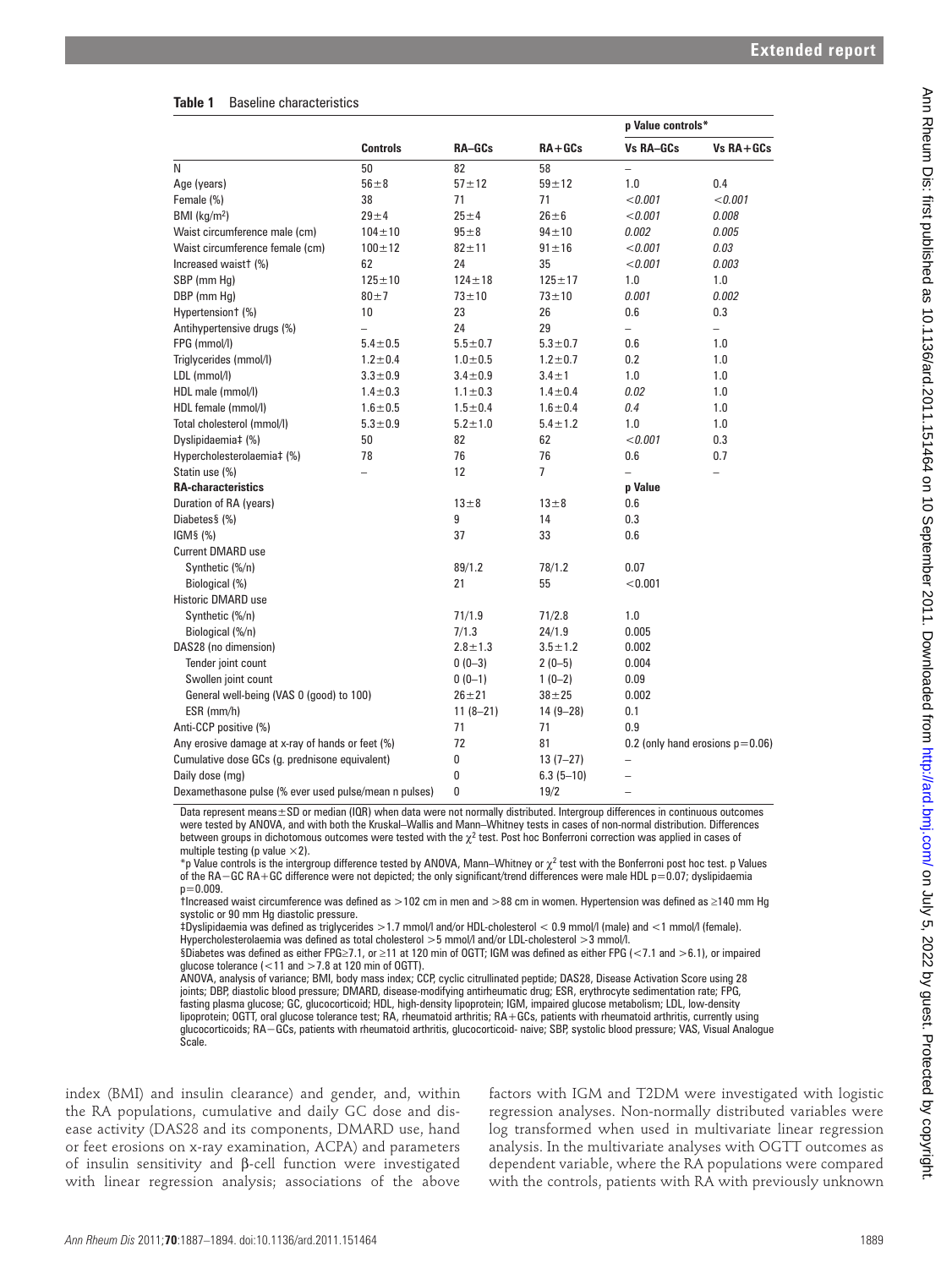T2DM, IGM or with first-degree relatives with T2DM were excluded (ie, fitting the exclusion criteria of controls). SPSS for Mac version 16.0 (SPSS, Chicago, Illinois, USA) was used for all statistical analyses. A p value <0.05 was considered statistically significant.

# **RESULTS**

# **Baseline characteristics**

After screening 167 patients with RA, a total of 140 middleaged patients with established RA were included; 82 were GC naïve (RA−GC) and 58 were current GC users (RA+GC). Of the 27 excluded patients with RA, 16 were patients with known T2DM (11 RA−GC and 5 RA+GC). In addition, 50 controls with comparable age were recruited. Subject characteristics are provided in table 1. As compared with patients with RA, controls had a higher percentage of male gender, and had a higher BMI and waist circumference; these factors were corrected for in the multivariate models. The RA groups had similar anthropometrics, but RA+GC had higher disease activity than RA−GC  $(table 1)$ .

# **Glucose tolerance state**

The prevalence of previously unknown T2DM was comparable between the two RA groups (table 1). If those patients with RA who were excluded because of known T2DM (n=27) had been included, then the prevalence of T2DM would have been 19% (RA−GC 18% vs RA+GC 21%, p=0.9). Within the RA groups, both cumulative and daily prednisolone dose was associated with incident T2DM in univariate analyses (OR cumulative dose (g): 1.04; p=0.002; daily dose (mg): 1.13; p=0.048). This association was sustained after adjusting for disease activity and patient characteristics (DAS28, ACPA, erosions, DMARD history, disease duration, age, BMI, waist circumference and gender; OR cumulative dose (g):  $1.04$ ;  $p=0.03$ ; daily dose (mg):  $1.15$ ;  $p=0.13$ ), whereas it was decreased and less significant (a trend) after adjustment for current disease activity alone and patient characteristics (DAS28, age, BMI, waist circumference and gender; OR cumulative GC dose (g): 1.02; p=0.08; daily dose (mg): 1.11; p=0.3).

# **Metabolic responses during OGTT**

Glucose levels during the OGTT did not differ between the RA groups, whereas  $\mathsf{AUC}_\mathsf{gluc}$  was higher in patients with RA than in



**Figure 1** Glucose and insulin levels during oral glucose tolerance test (OGTT). Mean (±SD) of glucose and C-peptide levels, respectively, are shown during an OGTT for control subjects (control), GC-naive patients with RA (RAGC–) and GC-using patients with RA (RAGC+). Intergroup differences were tested by analysis of variance, and with the Kruskal–Wallis test in cases of non-normal distribution. Post hoc Bonferroni correction was applied in cases of multiple testing (p value  $\times$  2). GC, glucocorticoid; RA, rheumatoid arthritis.



**Figure 2** Insulin sensitivity indices. Mean ( $\pm$ SD) of insulin sensitivity indices (A) HOMA-IR (Fasting Index), and of the dynamic parameters (B) MCR<sub>est</sub> Index and (C) oral glucose insulin sensitivity (representing glucose clearance during a 2 h oral glucose tolerance test) are shown. Intergroup differences were tested by analysis of variance, and with the Kruskal–Wallis test in case of non-normal distribution. Post hoc Bonferroni correction was applied in cases of multiple testing (p value  $\times$  2). GC, glucocorticoid; HOMA-IR, homoeostatic model assessment of insulin resistance; MCR<sub>est</sub>, estimated metabolic clearance rate; RAGC−, GC-naïve patients with RA; RAGC+, GC-using patients with RA.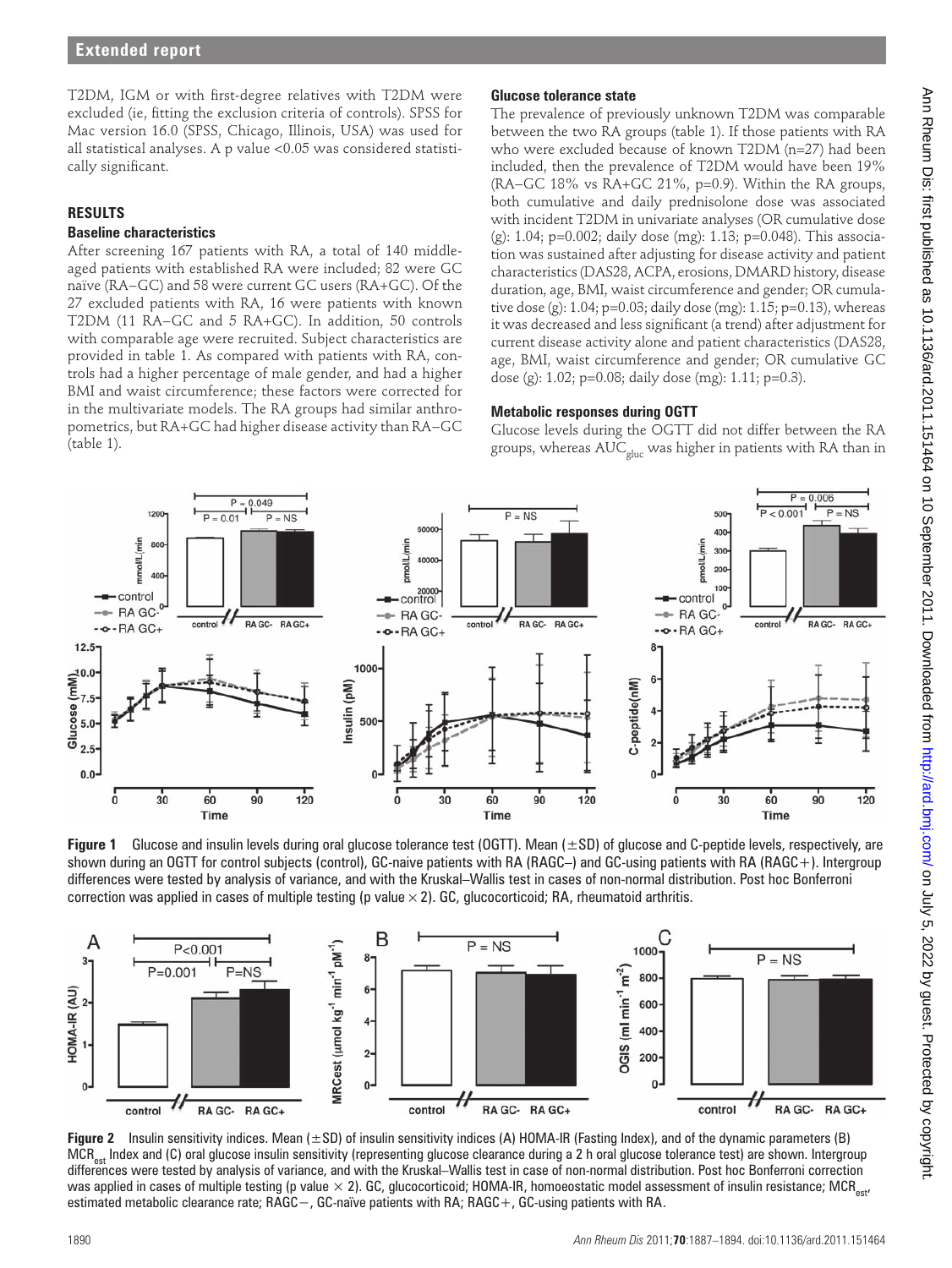| <b>Patient characteristics</b>                                                                                                                                                                                                                                                                                                                                                                                                                                                                                                                                                                                                                                                                                                                                                                                                                                                                                                                                                                                                              | $\beta$ (95% CI) (RA-patients<br>$(n=56)$ , controls $(n=50)$ ) | $\beta$ (95% CI) (RA-patient<br>only $(n=140)$     | $\beta$ (95% CI) (RA-patient<br>only $(n=140)$                                                                             |      |
|---------------------------------------------------------------------------------------------------------------------------------------------------------------------------------------------------------------------------------------------------------------------------------------------------------------------------------------------------------------------------------------------------------------------------------------------------------------------------------------------------------------------------------------------------------------------------------------------------------------------------------------------------------------------------------------------------------------------------------------------------------------------------------------------------------------------------------------------------------------------------------------------------------------------------------------------------------------------------------------------------------------------------------------------|-----------------------------------------------------------------|----------------------------------------------------|----------------------------------------------------------------------------------------------------------------------------|------|
| Three multivariate regression analysis models with HOMA-IR as dependent variable                                                                                                                                                                                                                                                                                                                                                                                                                                                                                                                                                                                                                                                                                                                                                                                                                                                                                                                                                            |                                                                 |                                                    |                                                                                                                            |      |
| $RA-GC*$                                                                                                                                                                                                                                                                                                                                                                                                                                                                                                                                                                                                                                                                                                                                                                                                                                                                                                                                                                                                                                    | 0.6(0.08, 1.0)                                                  |                                                    |                                                                                                                            |      |
| $RA+GC*$                                                                                                                                                                                                                                                                                                                                                                                                                                                                                                                                                                                                                                                                                                                                                                                                                                                                                                                                                                                                                                    | 1.0(0.6, 1.5)                                                   |                                                    |                                                                                                                            |      |
| <b>Waist circumference</b>                                                                                                                                                                                                                                                                                                                                                                                                                                                                                                                                                                                                                                                                                                                                                                                                                                                                                                                                                                                                                  | $0.02$ (-0.01 to 0.04)                                          | $0.02$ (-0.003 to 0.05)                            | $0.03$ (0.0002 to 0.06)                                                                                                    |      |
| Age                                                                                                                                                                                                                                                                                                                                                                                                                                                                                                                                                                                                                                                                                                                                                                                                                                                                                                                                                                                                                                         | $0.002$ (-0.02 to 0.02)                                         | $0.008$ (-0.007 to 0.02)                           | $0.006 (-0.01, 0.02)$                                                                                                      |      |
| <b>BMI</b>                                                                                                                                                                                                                                                                                                                                                                                                                                                                                                                                                                                                                                                                                                                                                                                                                                                                                                                                                                                                                                  | $0.03$ (-0.05 to 0.1)                                           | $0.05$ (-0.2 to 0.1)                               | $0.03$ (-0.04 to 0.1)                                                                                                      |      |
| Female gender                                                                                                                                                                                                                                                                                                                                                                                                                                                                                                                                                                                                                                                                                                                                                                                                                                                                                                                                                                                                                               | $0.2$ (-0.2 to 0.6)                                             | $-0.1$ ( $-0.5$ to 0.3)                            | $-0.06$ ( $-0.5$ to 0.4)                                                                                                   |      |
| Cumulative GC dose (mg)+                                                                                                                                                                                                                                                                                                                                                                                                                                                                                                                                                                                                                                                                                                                                                                                                                                                                                                                                                                                                                    |                                                                 | $0.01$ (0.003 to 0.02)                             | $0.01$ (0.003 to 0.02)                                                                                                     |      |
| Daily GC doset (mg)<br>DAS28‡                                                                                                                                                                                                                                                                                                                                                                                                                                                                                                                                                                                                                                                                                                                                                                                                                                                                                                                                                                                                               |                                                                 | $0.01$ (-0.04 to 0.05)                             | $0.005$ (-0.04 to 0.05)                                                                                                    |      |
| Any erosions of the hands or feet                                                                                                                                                                                                                                                                                                                                                                                                                                                                                                                                                                                                                                                                                                                                                                                                                                                                                                                                                                                                           |                                                                 |                                                    | $0.1$ (-0.04 to 0.3)<br>$-0.3$ ( $-0.7$ to 0.2)                                                                            |      |
| Past DMARDs (n)§                                                                                                                                                                                                                                                                                                                                                                                                                                                                                                                                                                                                                                                                                                                                                                                                                                                                                                                                                                                                                            |                                                                 |                                                    | $-0.06$ ( $-0.2$ to 0.05)                                                                                                  |      |
| <b>ACPA</b>                                                                                                                                                                                                                                                                                                                                                                                                                                                                                                                                                                                                                                                                                                                                                                                                                                                                                                                                                                                                                                 |                                                                 |                                                    | $0.2$ (-0.7 to 0.2)                                                                                                        |      |
| Disease duration (years)                                                                                                                                                                                                                                                                                                                                                                                                                                                                                                                                                                                                                                                                                                                                                                                                                                                                                                                                                                                                                    |                                                                 |                                                    | $0.02$ (-0.008 to 0.04)                                                                                                    |      |
| Four multivariate regression analysis models with $MCR_{\text{est}}$ as dependent variable                                                                                                                                                                                                                                                                                                                                                                                                                                                                                                                                                                                                                                                                                                                                                                                                                                                                                                                                                  |                                                                 |                                                    |                                                                                                                            |      |
| $RA-GC*$                                                                                                                                                                                                                                                                                                                                                                                                                                                                                                                                                                                                                                                                                                                                                                                                                                                                                                                                                                                                                                    | $0.4$ (-0.5 to 1.3)                                             |                                                    |                                                                                                                            |      |
| $RA+GC*$                                                                                                                                                                                                                                                                                                                                                                                                                                                                                                                                                                                                                                                                                                                                                                                                                                                                                                                                                                                                                                    | $0.4$ (-0.5 to 1.2)                                             |                                                    |                                                                                                                            |      |
| <b>Waist</b>                                                                                                                                                                                                                                                                                                                                                                                                                                                                                                                                                                                                                                                                                                                                                                                                                                                                                                                                                                                                                                | $-0.02$ ( $-0.07$ to 0.03)                                      | $-0.06$ ( $-0.1$ to 0.01)                          | $-0.09$ (-0.2 to -0.02)                                                                                                    |      |
| Age                                                                                                                                                                                                                                                                                                                                                                                                                                                                                                                                                                                                                                                                                                                                                                                                                                                                                                                                                                                                                                         | $-0.03$ ( $-0.06$ to 0.005)                                     | $-0.07$ (-0.1 to -0.03)                            | $-0.07$ (-0.1 to -0.03)                                                                                                    |      |
| BMI<br>Female gender                                                                                                                                                                                                                                                                                                                                                                                                                                                                                                                                                                                                                                                                                                                                                                                                                                                                                                                                                                                                                        | $-0.3$ (-0.4 to -0.1)<br>$-0.8$ ( $-1.6$ to 0.08)               | $-0.2$ (-0.4 to -0.06)<br>$-0.08$ ( $-1.3$ to 1.1) | $-0.1$ (-0.3 to -0.06)<br>$-0.5$ ( $-1.7$ to 0.7)                                                                          |      |
| Cumulative GC dose (g)t                                                                                                                                                                                                                                                                                                                                                                                                                                                                                                                                                                                                                                                                                                                                                                                                                                                                                                                                                                                                                     |                                                                 | $0.002$ (-0.01 to 0.04)                            | $0.01$ (-0.01 to 0.04)                                                                                                     |      |
| Daily GC doset (mg)                                                                                                                                                                                                                                                                                                                                                                                                                                                                                                                                                                                                                                                                                                                                                                                                                                                                                                                                                                                                                         |                                                                 | $-0.07$ ( $-0.19$ to 0.05)                         | $-0.04$ ( $-0.2$ to 0.08)                                                                                                  |      |
| <b>DAS28‡</b>                                                                                                                                                                                                                                                                                                                                                                                                                                                                                                                                                                                                                                                                                                                                                                                                                                                                                                                                                                                                                               |                                                                 |                                                    | $-0.5$ (-0.9 to -0.1)                                                                                                      |      |
| Any erosions of the hands or feet                                                                                                                                                                                                                                                                                                                                                                                                                                                                                                                                                                                                                                                                                                                                                                                                                                                                                                                                                                                                           |                                                                 |                                                    | $0.8$ (-0.3 to 2.0)                                                                                                        |      |
| Past DMARDs (n)§<br><b>ACPA</b>                                                                                                                                                                                                                                                                                                                                                                                                                                                                                                                                                                                                                                                                                                                                                                                                                                                                                                                                                                                                             |                                                                 |                                                    | $0.2$ (-0.06 to 0.5)                                                                                                       |      |
| Disease duration (years)                                                                                                                                                                                                                                                                                                                                                                                                                                                                                                                                                                                                                                                                                                                                                                                                                                                                                                                                                                                                                    |                                                                 |                                                    | $-0.7$ ( $-1.8$ to 0.4)<br>$0.03$ (-0.04 to 0.1)                                                                           |      |
| Three multivariate models, correcting for age, BMI and female gender were used to test associations with insulin sensitivity<br>parameters HOMA-IR and MCR <sub>est</sub> : (1) tested RA populations (as compared with healthy controls), (2) tested cumulative and daily GC<br>dose and (3) tested disease activity (DAS28 and its components, DMARD use, hand or feet erosions on x-ray examination, ACPA).<br>Significant associations ( $p < 0.05$ ) are depicted in bold<br>*RA - GC and RA+GC populations are tested with the healthy control group used as the reference population; only patients with RA<br>with normal glucose tolerance during OGTT and without first-degree relatives with type 2 diabetes mellitus were included in the model<br>for the comparison with healthy controls.<br>tCumulative GC dose, daily GC dose were separately tested in models of the RA population only.<br>‡Disease parameters (DAS28, DAS28-CRP, CRP, ESR) were separately tested in the model of the RA population only; only DAS28 is |                                                                 |                                                    |                                                                                                                            |      |
| depicted, whereas ESR was also significantly associated with MCR <sub>est</sub> in this model.<br>§Number of DMARDs (both synthetic and biological; not GCs) that were used by a patient in the past.<br>ACPA, anti-citrullinated protein antibodies; BMI, body mass index; CRP, C- reactive protein; DAS28, Disease Activation Score<br>measured by questioning general health, physical examination of 28 joints and ESR or CRP; DMARD, disease-modifying antirheumatic<br>drug; ESR, erythrocyte sedimentation rate; GC, glucocorticoid; HOMA-IR, homoeostatic model assessment of insulin resistance;<br>MCR <sub>est</sub> , Insulin Sensitivity Index by Stumvoll; OGTT, oral glucose tolerance test; RA, rheumatoid arthritis.                                                                                                                                                                                                                                                                                                       |                                                                 |                                                    |                                                                                                                            |      |
|                                                                                                                                                                                                                                                                                                                                                                                                                                                                                                                                                                                                                                                                                                                                                                                                                                                                                                                                                                                                                                             |                                                                 |                                                    |                                                                                                                            |      |
| controls, which was mostly driven by higher glucose levels dur-<br>ing the final 90 min of the test (figure 1A). Insulin levels were                                                                                                                                                                                                                                                                                                                                                                                                                                                                                                                                                                                                                                                                                                                                                                                                                                                                                                        |                                                                 | RA groups.                                         | state, but had similar postload insulin sensitivity to that of the                                                         |      |
| comparable between all groups (figure 1B); however, C-peptide                                                                                                                                                                                                                                                                                                                                                                                                                                                                                                                                                                                                                                                                                                                                                                                                                                                                                                                                                                               |                                                                 |                                                    |                                                                                                                            |      |
| secretion was higher in the RA groups than in controls (figure 1C),                                                                                                                                                                                                                                                                                                                                                                                                                                                                                                                                                                                                                                                                                                                                                                                                                                                                                                                                                                         |                                                                 | Parameters of $\beta$ -cell function               |                                                                                                                            |      |
| with no difference between the RA groups, indicating increased                                                                                                                                                                                                                                                                                                                                                                                                                                                                                                                                                                                                                                                                                                                                                                                                                                                                                                                                                                              |                                                                 |                                                    | HOMA-B was higher in RA+GC than in RA-GC (figure 3A),                                                                      |      |
| insulin clearance in patients with RA as compared with controls                                                                                                                                                                                                                                                                                                                                                                                                                                                                                                                                                                                                                                                                                                                                                                                                                                                                                                                                                                             |                                                                 |                                                    | while all dynamic measures of $\beta$ -cell function were compa-                                                           |      |
| (data not shown). Insulin clearance was decreased in RA+GC as                                                                                                                                                                                                                                                                                                                                                                                                                                                                                                                                                                                                                                                                                                                                                                                                                                                                                                                                                                               |                                                                 |                                                    | rable between the RA groups (figure 3B,D). Positive associa-                                                               |      |
| compared with RA-GC (data not shown).                                                                                                                                                                                                                                                                                                                                                                                                                                                                                                                                                                                                                                                                                                                                                                                                                                                                                                                                                                                                       |                                                                 |                                                    | tions between the presence of RA and cumulative GC use                                                                     |      |
|                                                                                                                                                                                                                                                                                                                                                                                                                                                                                                                                                                                                                                                                                                                                                                                                                                                                                                                                                                                                                                             |                                                                 |                                                    | with HOMA-B were found (corrected for age, gender, BMI,                                                                    |      |
| <b>Parameters of insulin sensitivity</b>                                                                                                                                                                                                                                                                                                                                                                                                                                                                                                                                                                                                                                                                                                                                                                                                                                                                                                                                                                                                    |                                                                 |                                                    | waist circumference and disease activity; data not shown).                                                                 |      |
| Parameters of both fasting (figure 2A) and postload insulin sen-                                                                                                                                                                                                                                                                                                                                                                                                                                                                                                                                                                                                                                                                                                                                                                                                                                                                                                                                                                            |                                                                 |                                                    | Age and both RA-GC and RA+GC were negatively associ-                                                                       |      |
| sitivity (figure 2B,C) were comparable between the RA groups.                                                                                                                                                                                                                                                                                                                                                                                                                                                                                                                                                                                                                                                                                                                                                                                                                                                                                                                                                                               |                                                                 |                                                    | ated with IGI (corrected for age, gender, BMI, waist circum-                                                               |      |
| In multivariate linear regression analyses (correcting for age,                                                                                                                                                                                                                                                                                                                                                                                                                                                                                                                                                                                                                                                                                                                                                                                                                                                                                                                                                                             |                                                                 |                                                    | ference; data not shown), whereas no patient characteristics                                                               |      |
| gender, BMI, waist circumference and disease activity) the<br>presence of RA, waist circumference and cumulative GC dose                                                                                                                                                                                                                                                                                                                                                                                                                                                                                                                                                                                                                                                                                                                                                                                                                                                                                                                    |                                                                 |                                                    | correlated with the DI (table 3). As compared with healthy<br>controls, patients with RA had higher basal C-peptide secre- |      |
| were independent predictors of HOMA-IR (table 2). MCR <sub>est</sub>                                                                                                                                                                                                                                                                                                                                                                                                                                                                                                                                                                                                                                                                                                                                                                                                                                                                                                                                                                        |                                                                 |                                                    | tion (higher HOMA-B), but impaired early insulin secretion,                                                                |      |
| was negatively associated with DAS28, erythrocyte sedi-                                                                                                                                                                                                                                                                                                                                                                                                                                                                                                                                                                                                                                                                                                                                                                                                                                                                                                                                                                                     |                                                                 |                                                    | also when corrected for insulin sensitivity (figure 3B,C). The                                                             |      |
| mentation rate, age, BMI and waist circumference (table 2); a                                                                                                                                                                                                                                                                                                                                                                                                                                                                                                                                                                                                                                                                                                                                                                                                                                                                                                                                                                               |                                                                 |                                                    | total amount of C-peptide secreted during the entire OGTT                                                                  |      |
| similar pattern was observed for OGIS (data not shown). The                                                                                                                                                                                                                                                                                                                                                                                                                                                                                                                                                                                                                                                                                                                                                                                                                                                                                                                                                                                 |                                                                 |                                                    | relative to glucose levels, was higher in patients with RA than                                                            |      |
| healthy control group was more insulin sensitive in the fasted                                                                                                                                                                                                                                                                                                                                                                                                                                                                                                                                                                                                                                                                                                                                                                                                                                                                                                                                                                              |                                                                 | healthy controls (figure 3D).                      |                                                                                                                            |      |
| Ann Rheum Dis 2011; 70:1887-1894. doi:10.1136/ard.2011.151464                                                                                                                                                                                                                                                                                                                                                                                                                                                                                                                                                                                                                                                                                                                                                                                                                                                                                                                                                                               |                                                                 |                                                    |                                                                                                                            | 1891 |

#### **Parameters of insulin sensitivity**

# **Parameters of** β**-cell function**

<sup>†</sup>Cumulative GC dose, daily GC dose were separately tested in models of the RA population only.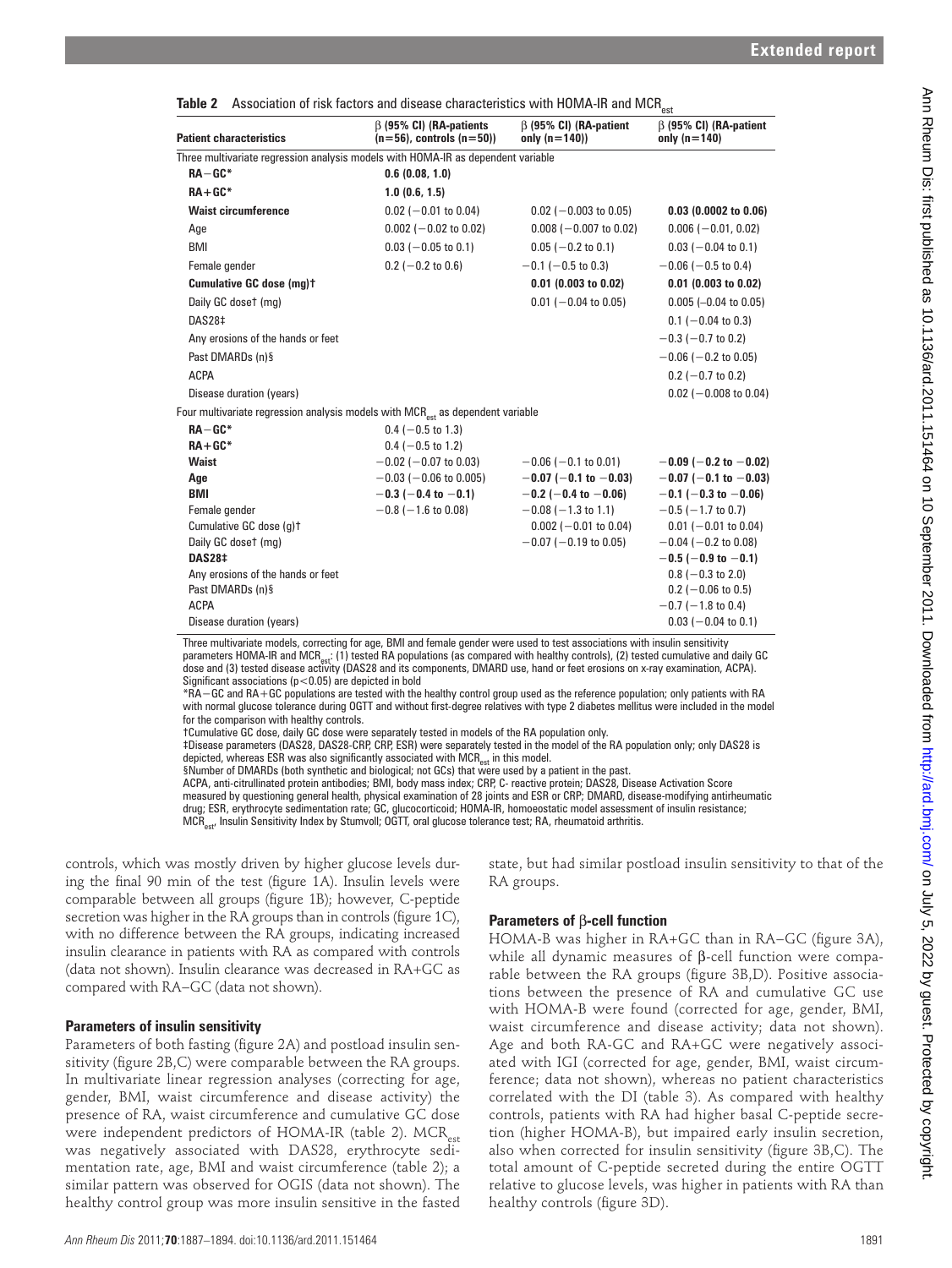|  |  |  |  |  | <b>Table 3</b> Association of risk factors and disease characteristics with the DI |  |
|--|--|--|--|--|------------------------------------------------------------------------------------|--|
|--|--|--|--|--|------------------------------------------------------------------------------------|--|

| Independent variable                                                        | $\beta$ (95% CI) (RA-patients (n=56), $\beta$ (95% CI) (RA-patient only<br>controls $(n=50)$ | $(n=140)$                  | $\beta$ (95% CI) (RA-patient<br>only $(n=140)$ |  |  |  |  |
|-----------------------------------------------------------------------------|----------------------------------------------------------------------------------------------|----------------------------|------------------------------------------------|--|--|--|--|
| Three multivariate regression analysis models with DI as dependent variable |                                                                                              |                            |                                                |  |  |  |  |
| $RA - GC^*$                                                                 | $-42489$ ( $-96745$ to 11767)                                                                |                            |                                                |  |  |  |  |
| $RA+GC*$                                                                    | $-23040$ ( $-75891$ to 29810)                                                                |                            |                                                |  |  |  |  |
| Waist circumference                                                         | $-1778$ ( $-4895$ to 1338)                                                                   | $315 (-1831$ to 2462)      | $274 (-2009$ to 2557)                          |  |  |  |  |
| Age                                                                         | $-3295$ (-5219 to -1370)                                                                     | $-1280$ (-2502 to -57)     | $-1100$ ( $-2385$ to 186)                      |  |  |  |  |
| <b>BMI</b>                                                                  | 6205 ( $-1930$ to 14340)                                                                     | $-2771$ ( $-8193$ to 2650) | $-3070$ ( $-8893$ to 2752)                     |  |  |  |  |
| Female gender                                                               | $-8287$ ( $-52574$ to 36000)                                                                 | $25773 (-10358$ to 61904)  | $31014 (-6984 to 69013)$                       |  |  |  |  |
| Cumulative GC dose (mg)t                                                    |                                                                                              | $-482$ ( $-1307$ to 343)   | $-284$ ( $-1150$ to 582)                       |  |  |  |  |
| Daily GC doset                                                              |                                                                                              | $-885$ ( $-4669$ to 2899)  | 140 ( $-3731$ to 4010)                         |  |  |  |  |
| DAS28‡                                                                      |                                                                                              |                            | $-4759$ ( $-16525$ to 7007)                    |  |  |  |  |
| Any erosions of the hands or feet                                           |                                                                                              |                            | $-14480$ ( $-50730$ to                         |  |  |  |  |
|                                                                             |                                                                                              |                            | 21770)                                         |  |  |  |  |
| Past DMARDs (n)§                                                            |                                                                                              |                            | 662 ( $-7572$ to 8896)                         |  |  |  |  |
| <b>ACPA</b>                                                                 |                                                                                              |                            | 24336 ( $-9300$ to 57973)                      |  |  |  |  |
| Disease duration (years)                                                    |                                                                                              |                            | $-1392$ ( $-3447$ to 664)                      |  |  |  |  |

Three multivariate models, correcting for age, BMI and female gender were used to test associations with the β-cell parameter DI: (1) tested RA populations (as compared with healthy controls), (2) tested cumulative and daily GC dose and (3) tested disease activity (DAS28 and its components, DMARD use, hand or feet erosions on x-ray, ACPA).

Significant associations ( $p < 0.05$ ) are depicted in bold

\*RA−GC and RA+GC populations are tested against the control subject population; only patients with RA with normal glucose tolerance during OGTT and without first-degree relatives with type 2 diabetes mellitus were included for the comparison with control

subjects. RA+GC was significantly associated with DI when these analyses were performed with log-transformed DI. †Cumulative GC dose, daily GC dose were separately tested in models of the RA population only.

‡Disease parameters (DAS28, DAS28-CRP, CRP, ESR) were separately tested in the model of the RA population only; only DAS28 and significant correlations are depicted.

§Number of DMARDs (both synthetic and biological; not GCs) that were used by a patient in the past.

ACPA, anti-citrullinated protein antibodies; BMI, body mass index; CRP, C-reactive protein; DAS28, Disease Activation Score measured by questioning general health, physical examination of 28 joints and ESR or CRP; DI, Disposition Index; DMARD, disease-modifying antirheumatic drug; ESR, erythrocyte sedimentation rate; GC, glucocorticoid; RA, rheumatoid arthritis; RA+GCs, patients with rheumatoid arthritis currently using glucocorticoids; RA−GCs, glucocorticoid-naive patients with rheumatoid arthritis.

## *<u>Effect</u>* modification

As compared with patients with RA, controls had a higher percentage of male gender, and had a higher BMI and waist circumference; in addition, RA+GC patients had higher disease activity than RA-GC patients (table 1). These factors were studied for effect modification using interaction terms in the regression models mentioned below, and were shown not to modify the effects of patient and disease characteristics on glucose metabolism outcomes in the multivariate models (data not shown).

## **DISCUSSION**

In this study of patients with RA with established disease, chronic GC users and GC-naive patients had similar insulin sensitivity and β-cell function parameters; however, high cumulative or daily GC dose was associated with T2DM. In addition, in all patients with RA IGM and T2DM were frequently diagnosed, suggesting that glucose intolerance remains an underestimated problem in RA. As compared with a healthy control group, patients with RA had impaired insulin sensitivity and β-cell dysfunction, explaining their impaired metabolic state.

To our knowledge, this is the first study that has examined glucose metabolism in a relatively large sample of patients with RA with established disease in such detail. A few studies investigated glucose tolerance state in RA. One study showed an increased prevalence of T2DM in comparison with age-matched controls $29$ ; another study reported a 19% diabetes prevalence as part of a longitudinal medical record cohort on cardiovascular risk. 8 Both studies relied on self-reported T2DM and did not perform glucose measurements. Because of the OGTT measurements of glucose at 0 and 120 min we were now able to register 11% T2DM prevalence in patients with RA with established disease without known T2DM, and in addition, identify high-risk patients, by detecting 35% prevalence of IGM. This shows that glucose intolerance is a considerable and underestimated problem in patients with RA with established disease, and might (partially) explain their increased cardiovascular risk. 1

The subject of insulin resistance in RA has been examined in recent years, but was only evaluated by the fasting measure  $HOMA-IR<sup>256</sup>$  Unlike these studies, we were able to show a negative association of DAS28 with insulin sensitivity after correcting for potential confounders and other risk factors, which might have been because we also used stimulated measures of insulin sensitivity and because our sample size was larger.

Another important finding of our study was impaired  $β$ -cell function in patients with RA as compared with controls, as was shown by the decreased dynamic parameters IGI and DI, also when correcting for age, BMI and waist circumference (in the case of IGI). This indicates impaired insulin secretion during the early phase after glucose stimulation. So far, a limited number of other studies have reflected upon  $β$ -cell function in RA, and only used the fasting state measure HOMA-B. In one retrospective study HOMA-B was reduced in patients with RA with a higher level of inflammation in comparison with patients with RA with a lower level of inflammation,<sup>6</sup> which seems in line with our findings of impaired β-cell function in patients with RA compared with the control population. In our analysis, HOMA-B was higher in patients with RA, which indicates increased basal C-peptide secretion. This seems contradictory in view of the decrease in β-cell function parameters obtained in the stimulated state. However, HOMA-B should always be interpreted in the context of prevailing insulin resistance.<sup>21</sup> In our study,  $RA+GC$ participants had higher HOMA-IR values—that is, they were more insulin resistant. In order to maintain fasting glucose levels within the normal range, more insulin was secreted in the fasted state, which resulted in a higher HOMA-B score. However, this higher HOMA-B score does not imply improved β-cell function, but merely indicates the potential to compensate for reduced insulin sensitivity. **332.** Straite the three ones in the straite of the straite of the straite of the straite of the straite of the straite of the straite of the straite of the straite of the straite of the straite of the straite of the stra

In addition, we examined the specific role of (cumulative or daily) GC dose and disease characteristics within patients with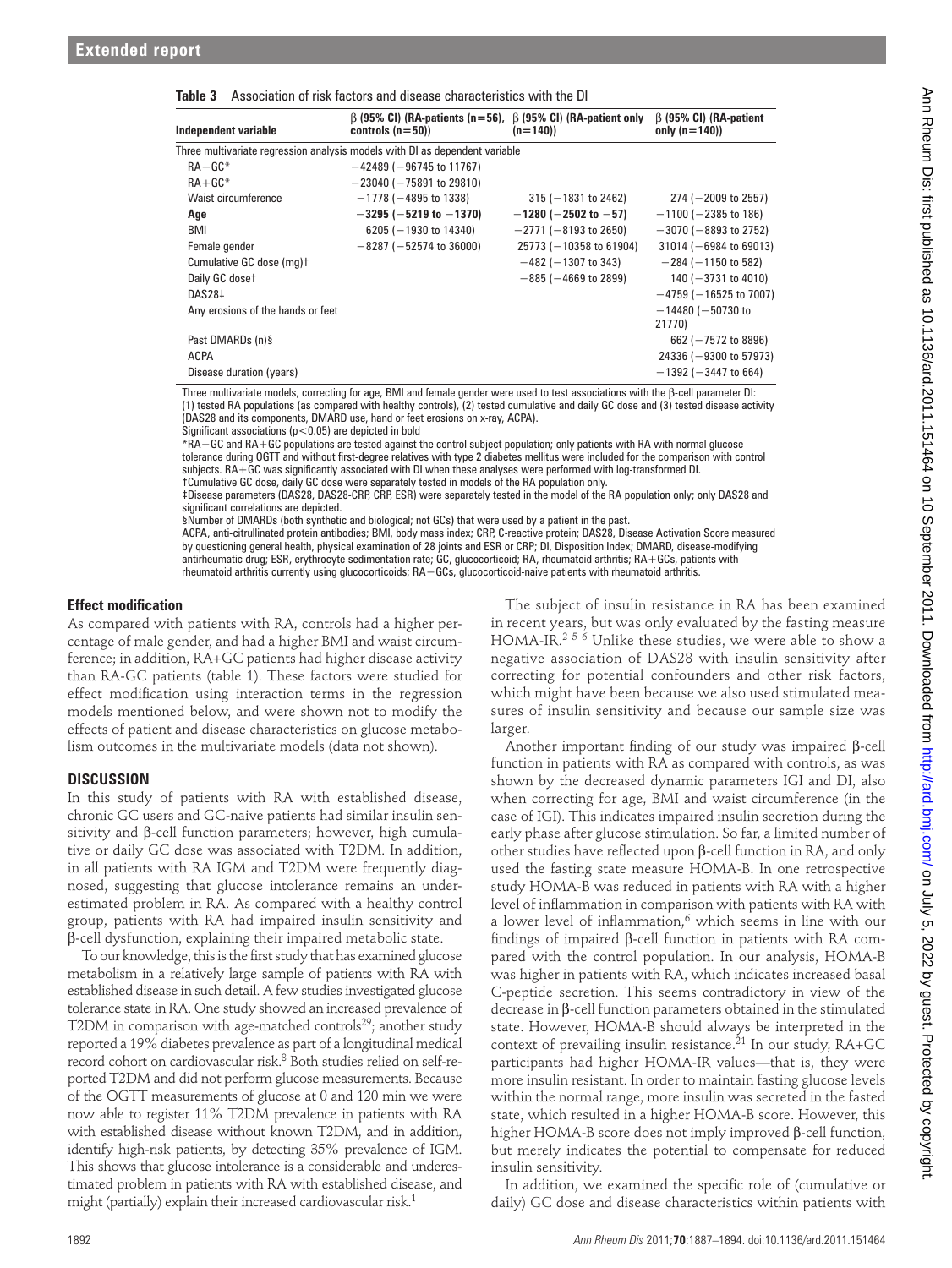

 **Figure 3** Parameters of β cell function. Mean (±SD) of β cell indices (A) HOMA-B (Fasting Index), and of the dynamic parameters (B) Insulinogenic Index and (C) Disposition Index, and of the (D)  $AUC_{c\text{-per}}/AUC_{uluc}$  ratio are shown. Intergroup differences were tested by analysis of variance, and with the Kruskal–Wallis and Mann–Whitney tests in cases of non-normal distribution. Post hoc Bonferroni correction was applied in cases of multiple testing (p value × 2). AUC, area under the curve; DI, Disposition Index; GC, glucocorticoid; HOMA-B, homoeostatic model assessment of β cell function; IGI, Insulinogenic Index; RAGC−, GC-naïve patients with RA; RAGC+, GC-using patients with RA.

RA and found strong indications that RA+GC patients were less glucose tolerant in a dose-dependent manner: Although no relation was shown between (cumulative or daily) GC dose and dynamic tests of insulin sensitivity and β-cell function, cumulative and daily GC dose were associated with previously unknown T2DM, and negatively affected fasting insulin sensitivity (HOMA-IR), independently of age, gender, BMI, waist circumference and disease activity. In addition, RA+GC patients had a decreased insulin clearance, indicating hepatic insulin resistance, which is explained by the steeper insulin curve in the first part of the OGTT. Our results are in line with one other retrospective study of non-diabetic patients with  $RA^{16}$ ; that study analysed a successive group of patients with RA and showed that ever having taken oral prednisone and/or high doses of pulsed GCs was independently associated with decreased insulin sensitivity independently of BMI.

We acknowledge some limitations in our study design; first, the difference in anthropometrics between controls (with normal glucose tolerance) and patients with RA—that is, controls were primarily recruited for other studies at the VUMC Diabetes Centre and therefore consisted of more male subjects and had a relatively high BMI, and lower insulin clearance. Compared with these control subjects, patients with RA were more insulin resistant and had more β-cell dysfunction. Although the use of this control population, as compared with more lean, insulin-sensitive controls, may be suboptimal, it is likely that the impact of RA and the associated proinflammatory state on glucose metabolism as described here, may even be underestimated. Besides, in multivariate analyses we corrected for these anthropometrics and, furthermore, the control subjects served mainly to create a perspective for the insulin resistance and β-cell parameters of patients with RA. A second point is confounding by indication that might have caused the effects of GCs on glucose metabolism, since cumulative GC use might be a proxy for long-term disease activity, which itself influences glucose metabolism. This was shown also in our study by a decrease of the regression coefficient  $(\beta)$  for the association between cumulative or daily GC dose and T2DM when disease activity (DAS28) was added to the multivariate regression model.

In conclusion, because of (1) the stimulated-state measurement of glucose metabolism parameters, (2) the size of our population and (3) the contrast with control subjects, we were able to draw firm conclusions about the prevalence of glucose tolerance abnormalities in patients with RA with established disease and to confirm the relation between RA (activity) and insulin resistance and β-cell dysfunction. Chronic GC use was associated with metabolic toxicity in a dose-dependent way, but this association was difficult to assess owing to confounding by indication.

Until there is more clarity about the problem of glucose intolerance in GC-using patients with RA, it remains important to keep the duration of GC use short and to use the lowest possible dose, as is advised by the European League Against Rheumatism recommendations on RA treatment, $30$  and on systemic GC use.<sup>31</sup> The question of how harmful the diabetogenic effects of long-term GCs are in patients with established RA needs further assessment in longitudinal (randomised) trials. These trials should measure glucose metabolism with stimulated-state measures, and examine whether GCs exert direct metabolic toxicity or secondary toxicity owing to other GC-related phenomena, such as abdominal fat and adipocytokines, which are known mediators of metabolic toxicity in RA. 32

 **Acknowledgements** This research was performed within the framework of project T1-106 of the Dutch Top Institute Pharma. Rheumatologists Heurkens from Meander Medisch Centrum Amersfoort, Van der Veen from St Jansdal Harderwijk, Kadir from Maartenskliniek Woerden, Schenk and VanBooma-Frankfort from Diakonessenhuis Utrecht, are thanked for recruiting patients.